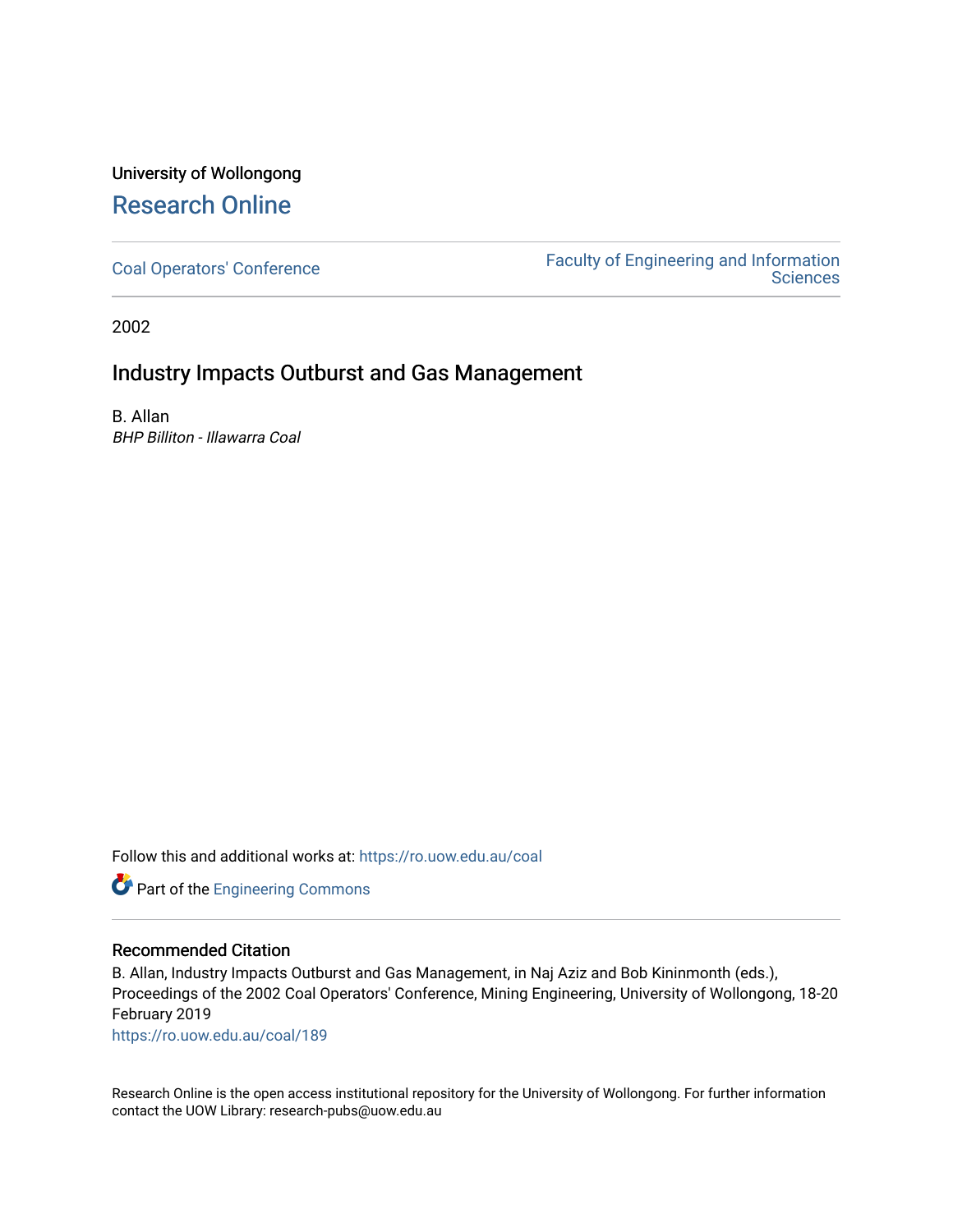# **INDUSTRY IMPACTS OUTBURST AND GAS MANAGEMENT**

### **Bruce Allan<sup>1</sup>**

Outbursts of gas, coal and rock are not a new phenomenon and have seriously impacted the safety of men and equipment within mines and the ultimate viability of the operations.

Operational and management techniques have been applied to mines in the Illawarra as a means of working with outburst issues, but a complete understanding of the phenomenon at the different mines and locations is still lacking.

Over the years specialists have championed the studies and investigations and significant advancements have been made in the safety of the mines. Extraction of quality reserves in otherwise unmineable domains has been made possible.

With the economic pressure now on the coal industry, studies and research into outbursts of coal and gas has declined worldwide, and we are at a crossroad for the future.

Outbursts have occurred in literally all the major coal producing countries of the world and over 35,000 outbursts have been noted worldwide in the past one hundred and fifty years, some with very serious consequences, and which on occasions resulted in loss of lives.

The outburst of gas, coal and rock is neither new nor isolated to any particular coalfield in Australia. This phenomenon has forced mine management to seek to develop an understanding of outbursts and develop methods for the management of gas within mines.

Initially outbursts were managed by practical experience but over the last sixty years scientific research and experimentation has led to a better understanding of the phenomenon.

A large number of gas outbursts have been recorded in the Illawarra coal fields from the 1890s to the present All have been within the Bulli Coal Seam from Metropolitan Colliery in the North to Kemira Colliery in the south to Oakdale and Brimstone Collieries in the west.

Coal gas outbursts types have varied from pure  $CH_4$  to  $Co$ , and have ranged from small to quite large in intensity often liberating large quantities of coal.

Dr Alan Hargraves and Dr Ripu Lama had championed focussed research in the Illawarra from the 1960s to the late 1980s. Their work which was applied at a number of Illawarra mines led to the greatest advancement and understanding of the coal mine gas outburst phenomenon. Unfortunately this did not prevent the outbursts which resulted in the tragic loss of life at South Bulli (1991) and West Cliff (1994).

Outburst management plans were introduced into NSW and the Illawarra region following the South Bulli incident. The outburst management plans developed by mine management in 1991, tended to be based on the respective experiences of the mine to that date, lacked formal approval processes and "hard barriers".

In 1994 the Department of Mineral resources (DMR) called together coal mining industry operators from the Illawarra, and researchers together with the inspectorate to draft an outburst mining guideline which formed the basis for MDG 1004 – Mining Guidelines (July 1995). These guidelines now form the basis of outburst management plans at coal mines within the Illawarra and the state of New South Wales and have created a whole new approach to hazard management of coal gas outbursts, putting "hard barriers" into place in the management plans for coal mines.

 $\overline{a}$ 

<sup>&</sup>lt;sup>1</sup> BHP Billiton, Illawarra Coal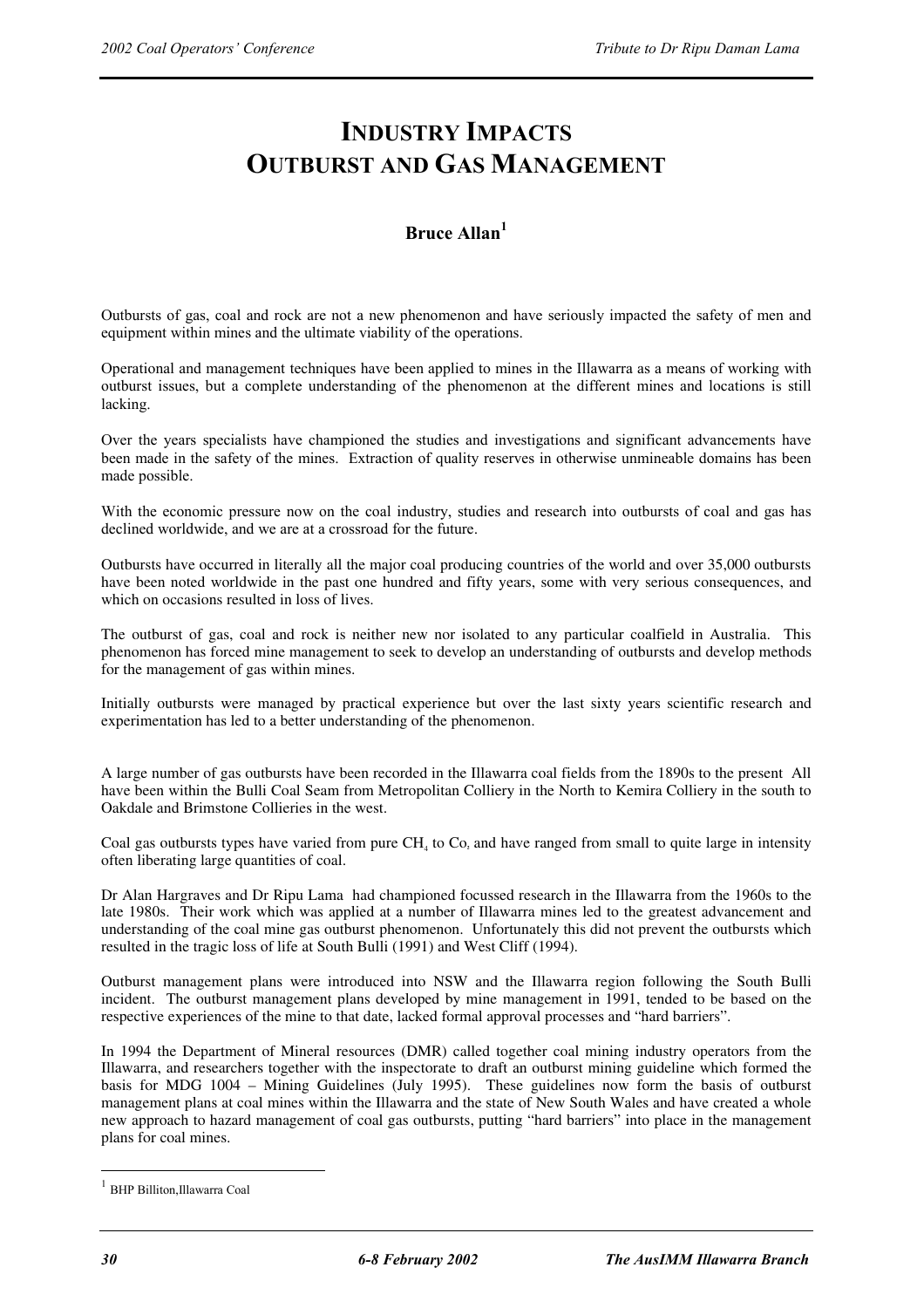Significant documented material and experience is available worldwide for present and future mine planners and operators to understand the potential and liability for a coal seam to outburst. This can be broken down into the following key areas.

- Presence of faulting
- Structural related thrust or horizontal movement
- Seam variations and coal strengths
- Coal cleating and jointing
- Presence of dykes
- Seam permeability
- Seam gas content
- Gas pressure
- Seam gas type, i.e.  $CH_4$  or  $CO_2$
- Seam gas composition

The important issue in all this is to understand the broader picture of the resource to be mined and to accurately manage and understand the coal seam physical changes, be they large or subtle.

The present management and control of outbursts of gas and coal is based on the two following broad concepts:

- Develop methods, which reduce the likelihood of outbursting.
- Develop systems such that men and equipment can be protected from the effects should such an outburst event occur.

which can besimply expressed as Prediction, Prevention and Protection.

*Prediction* 

- This requires detailed geological understanding of the source and interpretation of known Geological anomalies.
- In-seam exploration and seam gas contents
- Measurement of coal seam stress conditions
- Identification and training of employees

#### *Prevention*

- Application of the various types of gas drainage techniques
- Induced shot firing
- Water injection
- Remote mining

*Protection* 

- Outburst gas management plans that are functional and auditable
- Control of ventilation and gas monitoring
- Provision of self-contained self-rescuers linked to self-escape systems
- Training and development of people in relation to outburst management

The prime objective of Illawarra coal mine outburst management plans is to facilitate exploratory inseam drilling and gas drainage aimed at reducing seam gas contents to agreed threshold levels in all areas of the mine, where development and longwall operations are to be carried out. This drives a "permit to work" philosophy.

 Resultant gas content levels ensure that the risk of an outburst, or other release of dangerous quantities of noxious or flammable gas, is minimised to allow normal mining operations to be carried out.

In exceptional instances where this objective is unattainable, the plan can make provision for alternative mining procedures to be used. These alternative mining procedures would be under strictly controlled and considered circumstances, which maximise protection to employees and the operation.

Outburst management plans in NSW are formulated in accordance with the Department of Mineral Resources (DMR) Outburst Mining Guidelines (MDG 1004) July 1995. Plans are reviewed and audited at intervals not exceeding two years.

Threshold levels for operating collieries mining the Bulli Seam vary from  $5 - 9.5<sub>m</sub><sup>3</sup>/t$  and is dependent upon the percentage of  $CH_4$  or  $CO_2$  in the sample.

To date, when mining below or within these agreed threshold values and subject to the presence of geological anomalies, no outbursts of coal or gas have been reported.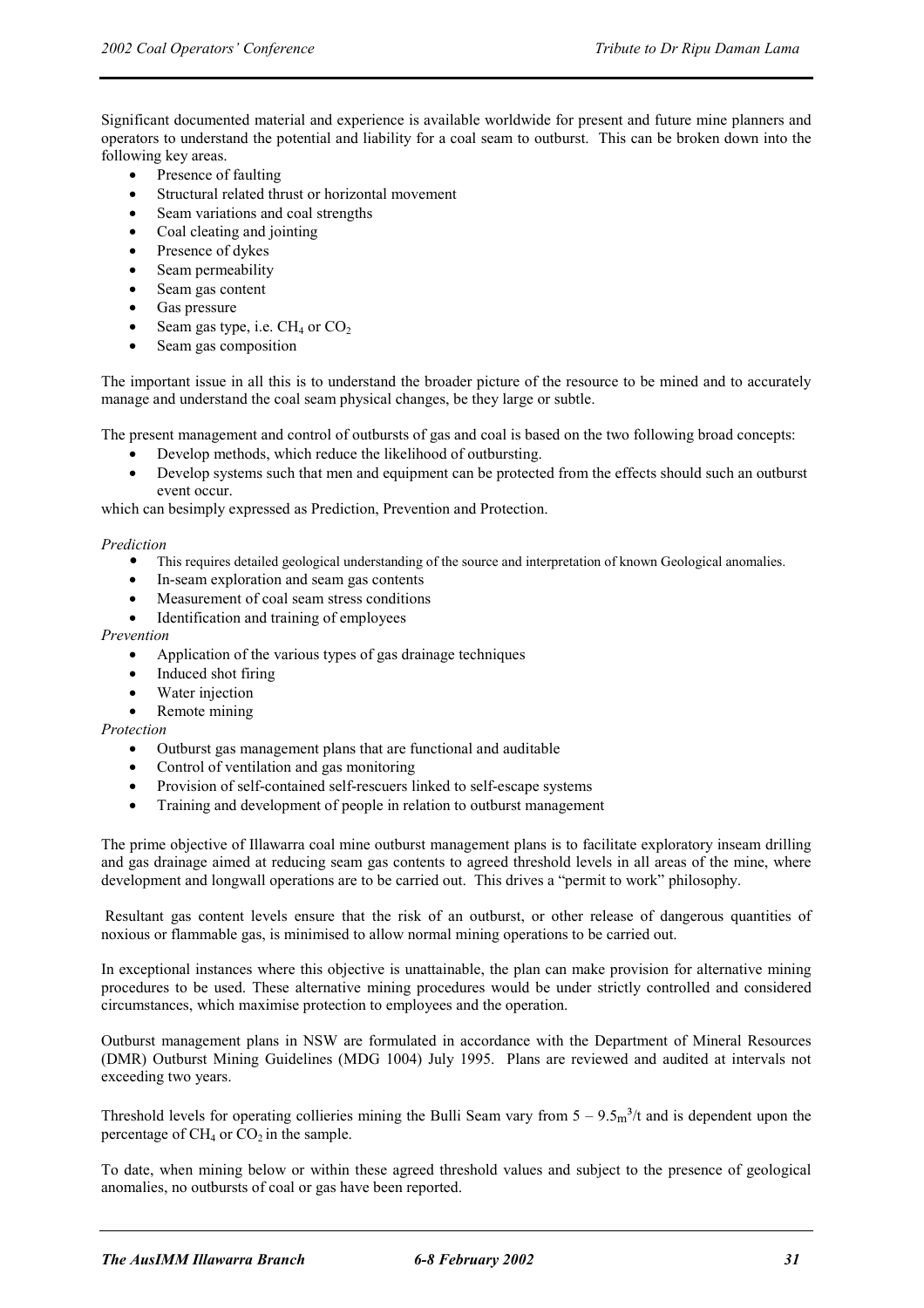In a recent case at Tower Colliery where the gas threshold could not be reduced in the time available, it was agreed to remote mine the area. Development was slow, cautious and costly in order to protect men and equipment. This remote mining development driveage induced an outburst using an ABM20, continuous miner, whilst cutting through a known geological structure.

The current gas threshold levels in use in the Bulli coal seam do have a safety factor. Without greater factual and scientific information being available and understood, there is too high a risk to vary them.

Another issue that impacts the true threshold values is the reliability and accuracy of the sampling and analysis of the seam cores yielding the total gas content. The capture, sampling and testing for total seam gas analysis has wide and varied limits of accuracy and until they can be narrowed and precise measurements fully understood, the present threshold limits used in NSW have no supporting basis for change.

The drainage and removal of gas into a pipe range as practiced at most major mines operating in the Bulli coal seam is not without significant additional cost to the operation.

On average, for BHP Billiton Illawarra Coal mine gas drainage costs average \$1.20 per run of mine tonne. This excludes the costs of owning and operating a surface gas extraction plant and excludes the cost of capital.

In the case of a predominant  $CH_4$  environment some of this cost may be offset through the ability for power generation or steam raising, but in the case of  $Co<sub>2</sub>$  gases no viable alternate uses are in play.

In an area were gas drainage has not been effective or has been delayed due to particular circumstances or events, costly delays in development or longwall production can have major and lasting economic impacts on a mining operation. This can ultimately impact on the viability of the mine and Company.

Over 700 outbursts which have impacted on mine safety and production have been recorded in Australia over the past 100 years. During this period research has been somewhat variable in Australia. Overseas countries, which provided a large source of outburst related research in the past, have now closed either most or all of their coal mining industry.

In Australia, Alan Hargraves, applied some predictive techniques to outbursts, but it was not until the late 1970s that Ripu Lama, then working for the CSIRO, joined the effort by conducting micro seismic tests at West Cliff in an attempt to trace and predict outbursts of gas.

From the early 1980s a significant amount of in-house research and development (R&D) was undertaken by both AIS Collieries Pty Ltd and Kembla Coal and Coke Pty Ltd, to try to understand and manage the phenomenon of gas outbursts in the Bulli Seam. Both organisations along with external research groups utilised the support of the Federal Government NERDC funded programmes.

Many successful and valued projects grew out of the NERDDC research, one in particular being the West Cliff  $CH<sub>4</sub>$  gas extraction and 13 megawatt mine site  $CH<sub>4</sub>$  gas power project.

Today NERDDC has been replaced by Australian Coal Association Research Programme (ACARP) which continues to be highly supportive of projects related to gas drainage, drilling and outburst related research.

Since the early 1990's ACARP funded research into CH<sub>4</sub> gas drainage and outbursts has declined in Australia.

The focus and structure of research and development has changed today, from Research Institutes to industry funded collaborative research. The days of large centralised Research Institutions practicing research for the sake of research have gone.

Industry is looking for a highly applied focus to gas and outburst related research, but we lack the Champions of the past.

ACARP is trying to address some of these concerns by moving to "landmark" projects to stimulate research but projects are often awarded by priority.